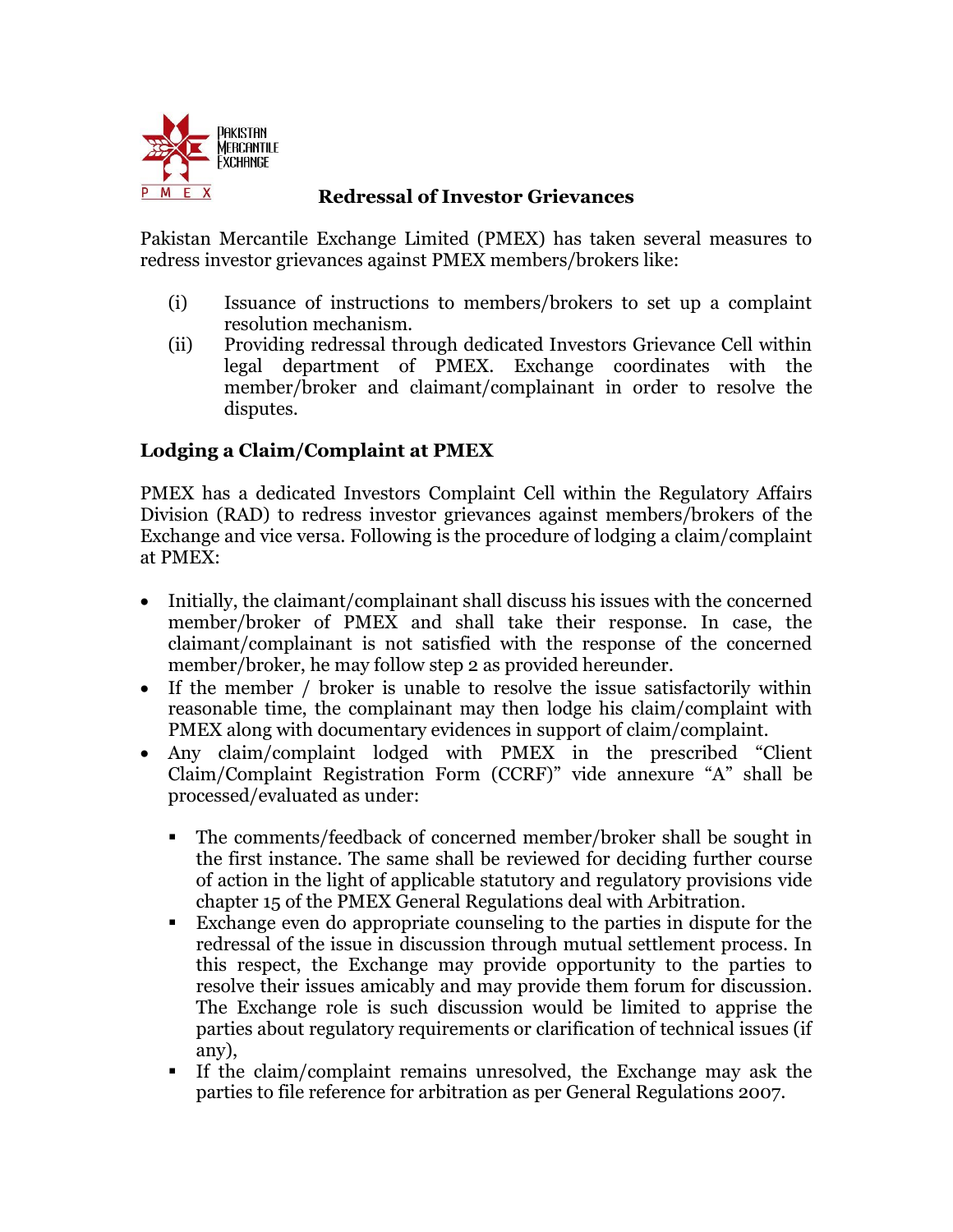## **The Claimant/Complainant before lodging a Claim/Complaint to PMEX shall ensure that:**

- The case is not pending with any legal forum.
- The claim/ complaint pertain to registered members/brokers of PMEX and issue is related to Commodity Futures Contracts or any issue in relation thereto.
- Legible photocopy of all relevant record/evidences/correspondence with the members/brokers is attached with the claim/complaint form.
- Incomplete / unsigned forms or complaints not supported with necessary details/documents will not be processed and will be returned to the claimant/complainant.
- All claim/complaints are required to be lodged with the Exchange within 6 months from the date when the dispute arose or deemed to have arisen, otherwise, the same may be considered time barred.
- Reference of dispute to the Arbitration Committee is subject to payment of Rs. 5,000/- as provided under Regulation 15.4.1(a) and submission of undertaking as required under 15.4.1 (b).(copy attached)

# **All Claims/Complaints must be addressed to:**

Syed Mumtaz Ali Chief Regulatory Officer (CRO) Investors Grievance Cell Pakistan Mercantile Exchange Limited 3B, 3rd Floor, Bahria Complex IV Ch. Khalique-uz-Zaman Road Gizri, Karachi – 75600, Pakistan Phone: (+92 21)-111 623 623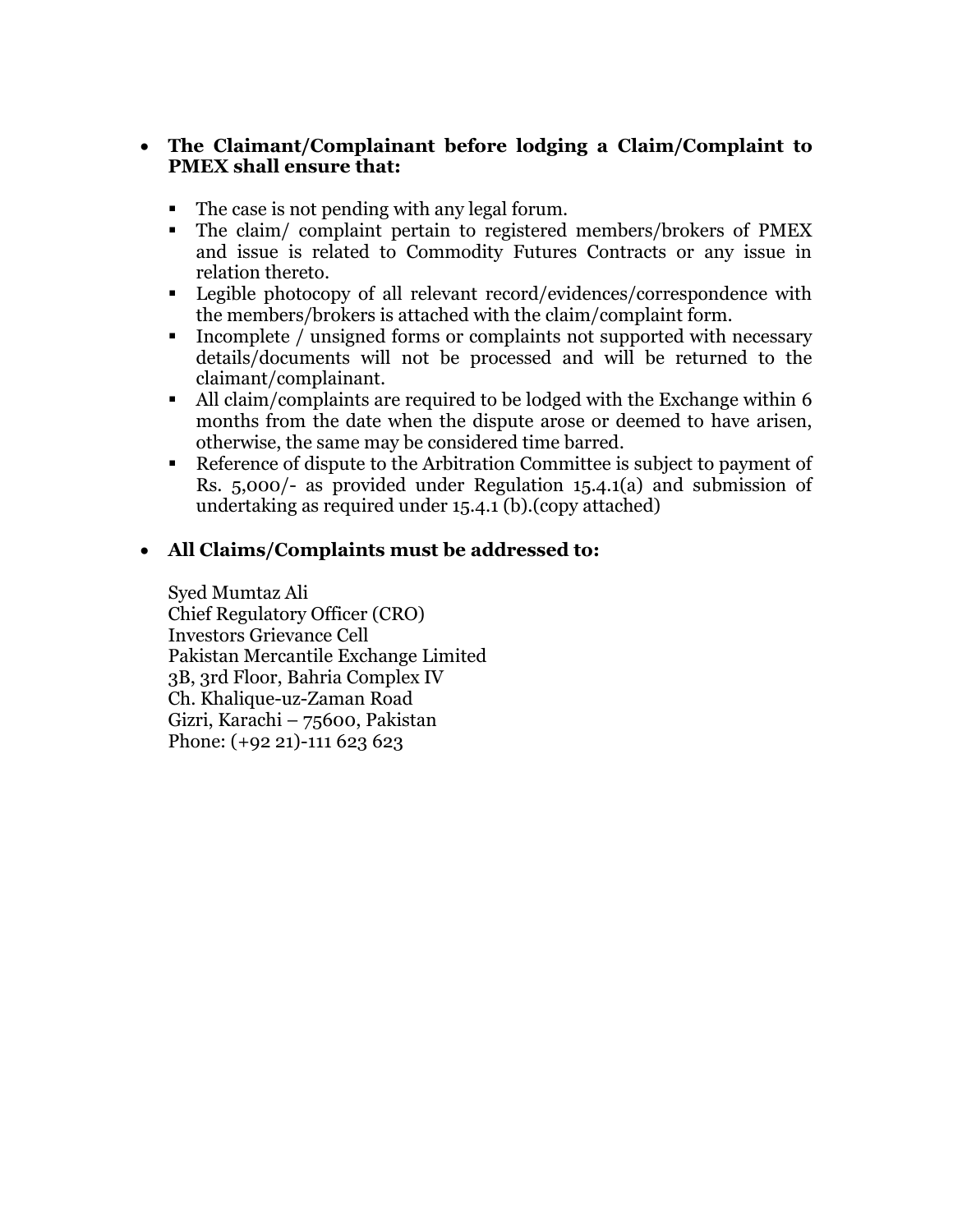**Pakistan Mercantile Exchange Limited (Annexure A) 3B, 3rd Floor, Bahria Complex IV Ch. Khalique-uz-Zaman Road Gizri, Karachi – 75600, Pakistan**

### **REFERENCE FOR ARBITRATION**

 $Mr.Miss/Mrs.M/s.$ 

(Claimant/Complainant / Client)

Vs.

Mr./Miss/Mrs./M/s.\_\_\_\_\_\_\_\_\_\_\_\_\_\_\_\_\_\_\_\_\_\_\_\_\_\_\_\_\_\_\_\_\_\_\_\_\_\_\_\_\_\_\_\_\_\_\_\_\_\_\_\_\_\_\_\_

(Member / Broker of Pakistan Mercantile Exchange Limited)

| Reason for lodging claim against broker                                         | <b>Tick the</b><br>applicable |
|---------------------------------------------------------------------------------|-------------------------------|
| 1. Non-receipt of security deposit given to the broker                          |                               |
| 2. Execution of trades without consent of client                                |                               |
| 3. Non-receipt of funds after sale of commodity contract after settlement       |                               |
| 4. Non receipt of commodity after purchase at settlement of a contract          |                               |
| 5. Non-receipt of credit balance as per the statement of account (in case other |                               |
| positions are not outstanding and sufficient credit balance is lying with the   |                               |
| broker to fulfill margin requirements)                                          |                               |
| 6. Non-issuance of documents (Contract notes, bills, statement of account,      |                               |
| agreement copy)                                                                 |                               |
| 7. Non-execution of orders even sufficient margins available to broker.         |                               |
| 8. Suspension of trading activities without serving notice or giving any reason |                               |

#### **Details of claim amount:**

**Total claim amount:**

| In figures Rs. |
|----------------|
|----------------|

|  | In words Rupees |  |
|--|-----------------|--|
|  |                 |  |

**Client code allotted by the Member: \_\_\_\_\_\_\_\_\_\_\_\_\_\_\_\_\_\_\_\_\_\_\_\_\_\_\_\_\_\_\_\_\_\_\_\_\_\_\_\_**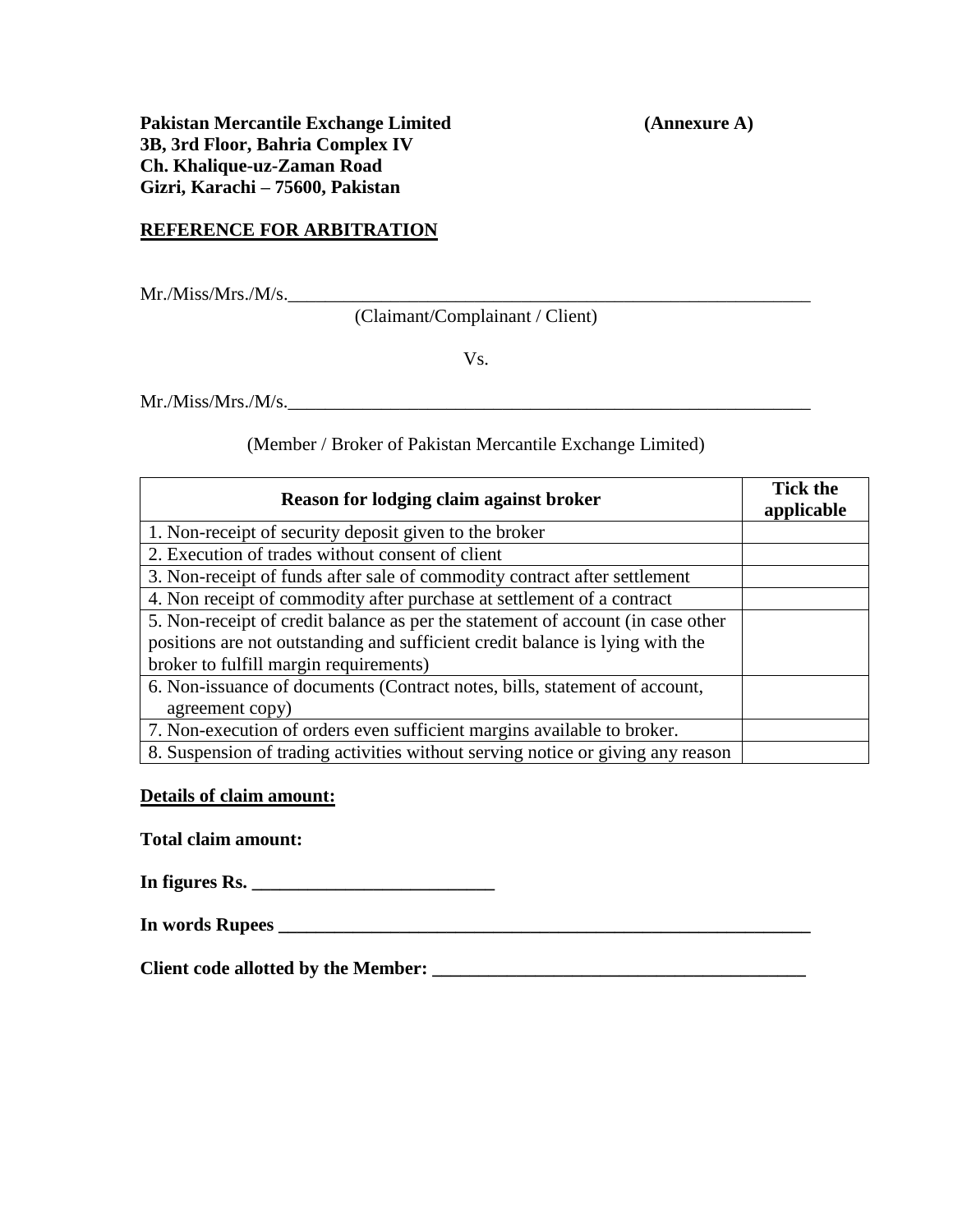| Name:                                        |
|----------------------------------------------|
|                                              |
| <b>CNIC No:</b>                              |
| Home Address:                                |
|                                              |
| Telephone:                                   |
| Mobile:                                      |
| Fax:                                         |
| E-mail:                                      |
|                                              |
| <b>Business Address:</b>                     |
|                                              |
|                                              |
| Telephone:<br>Fax:                           |
| E-mail:                                      |
| <b>Complainants' Information (Companies)</b> |
| Name of the company:                         |
| <b>Nature of Business:</b>                   |
| Name of Chief Executive:                     |
|                                              |
| Registered Office Address:                   |
|                                              |
| Telephone:                                   |
| Fax:                                         |
| E-mail:                                      |
| <b>Contact Person:</b>                       |
| <b>Office Address:</b>                       |
|                                              |
| Telephone:                                   |
| Fax:                                         |
| E-mail:                                      |
| <u>and</u> 1990                              |

| <b>Complaint Against</b>       |     |                |
|--------------------------------|-----|----------------|
| Name of PMEX                   |     |                |
| Member/Broker:                 |     |                |
| Business Address of the Member |     |                |
| / Broker:                      |     |                |
|                                |     |                |
| Telephone:                     |     |                |
| Fax:                           |     |                |
| E-mail:                        |     |                |
|                                |     |                |
|                                |     |                |
| Were you involved in trading   | Yes | N <sub>o</sub> |
| with broker in PMEX registered |     |                |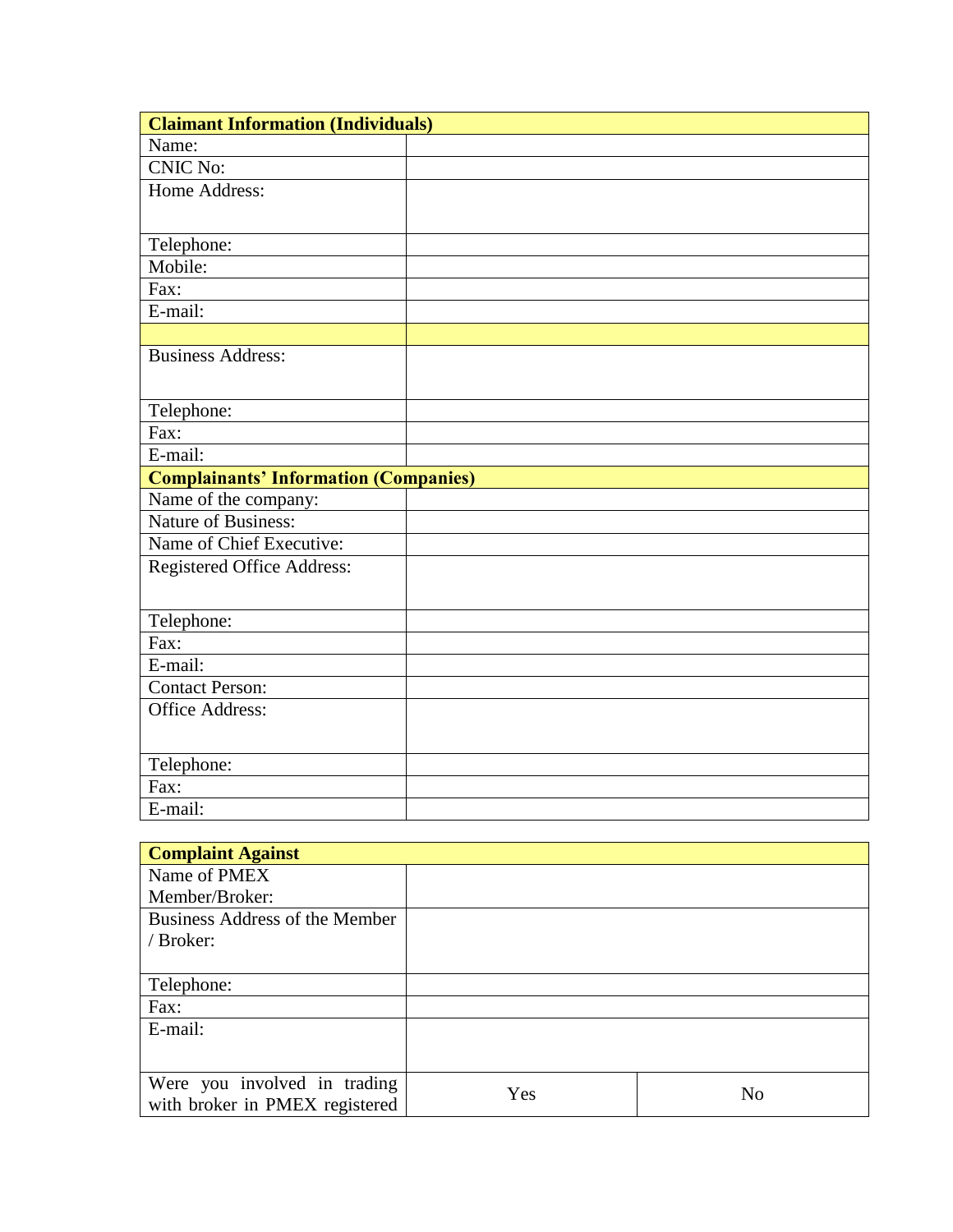| contracts?                      |                                   |                |
|---------------------------------|-----------------------------------|----------------|
| consulted before<br>Have you    | Yes                               | N <sub>o</sub> |
| approaching us to the concerned |                                   |                |
| member / broker for resolution  |                                   |                |
| of your issue as per PMEX       |                                   |                |
| procedures?                     |                                   |                |
| If "Yes" then please provide    |                                   |                |
| details of the actions taken by |                                   |                |
| the member / broker along with  |                                   |                |
| documentary proof               |                                   |                |
|                                 |                                   |                |
|                                 |                                   |                |
|                                 |                                   |                |
|                                 |                                   |                |
|                                 |                                   |                |
| Have you taken any legal action |                                   |                |
| in any court of law or other    | Yes                               | N <sub>o</sub> |
| regulatory bodies/agencies for  |                                   |                |
| resolution of issue/dispute?    |                                   |                |
| Any additional information      | Use additional sheet if necessary |                |
| related to your complaint       |                                   |                |
|                                 |                                   |                |

## **Enclosures**

Following are enclosed herewith:

| <b>Particulars</b>                              | <b>Tick the box</b> |
|-------------------------------------------------|---------------------|
| 1. Pay order/Cheque of Rs. 5000/- for filing    |                     |
| reference fee and payment of stamp paper.       |                     |
| 2. Application for reference of arbitration as  |                     |
| Per attached undertaking.                       |                     |
| 3. Copy of standardized Account Opening Form    |                     |
| 4. List of securities deposited with the broker |                     |
| 5. Contract Notes, Confirmation slips           |                     |
| 6. Trading details                              |                     |
| 7. Detail of payments made and received         |                     |

### I/We,Mr./Miss/Mrs./M/s.\_\_\_\_\_\_\_\_\_\_\_\_\_\_\_\_\_\_\_\_\_\_\_\_\_\_\_\_\_\_\_\_\_\_\_\_\_\_\_\_\_\_\_\_\_\_\_\_\_\_\_\_\_\_\_\_\_

do hereby state that whatever is stated above is true to best of my/our knowledge and nothing is concealed.

Name:

Designation: \_\_\_\_\_\_\_\_\_\_\_\_\_\_\_\_\_\_\_\_\_\_\_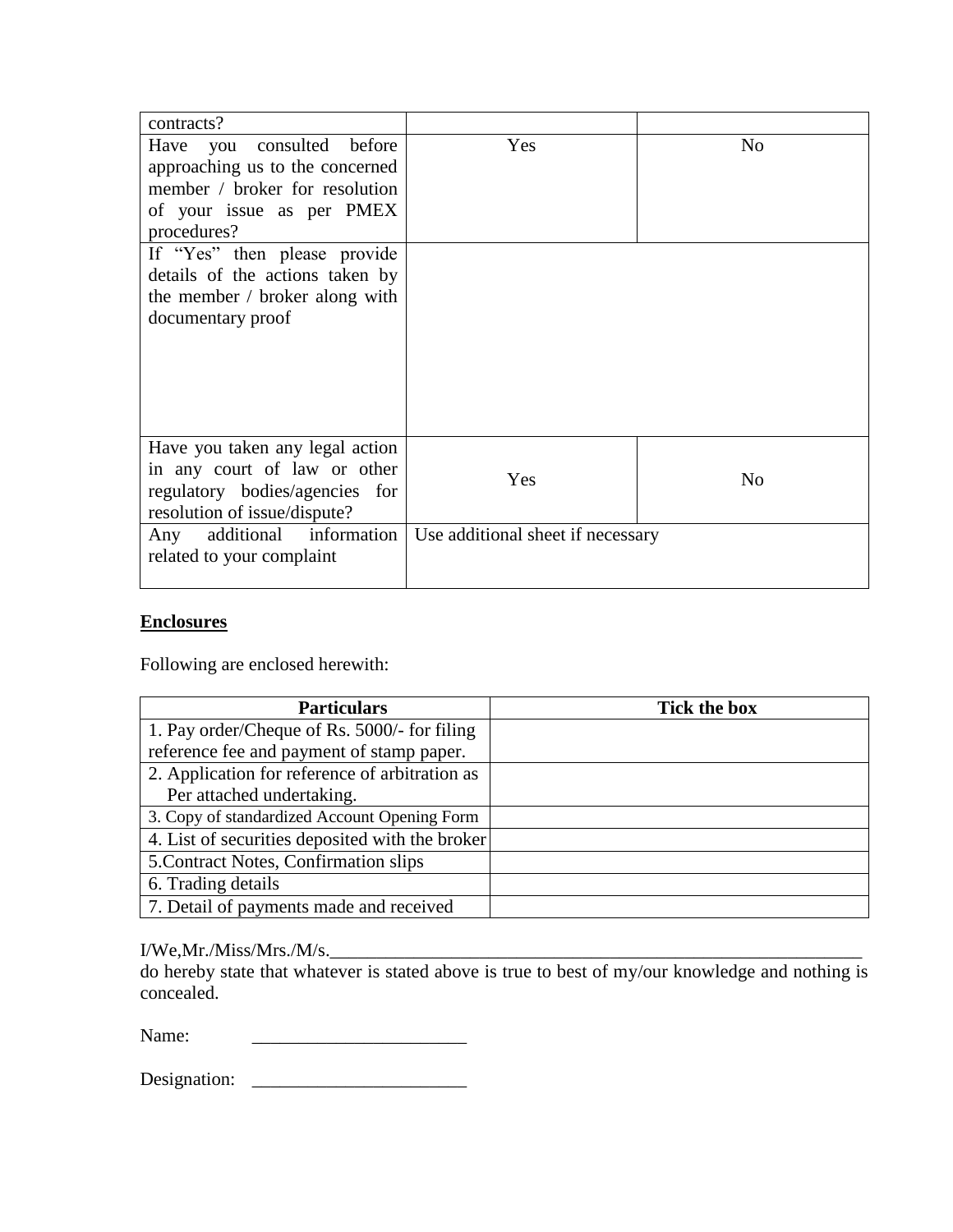|        | Signature: |  |
|--------|------------|--|
|        | Date:      |  |
| Place: |            |  |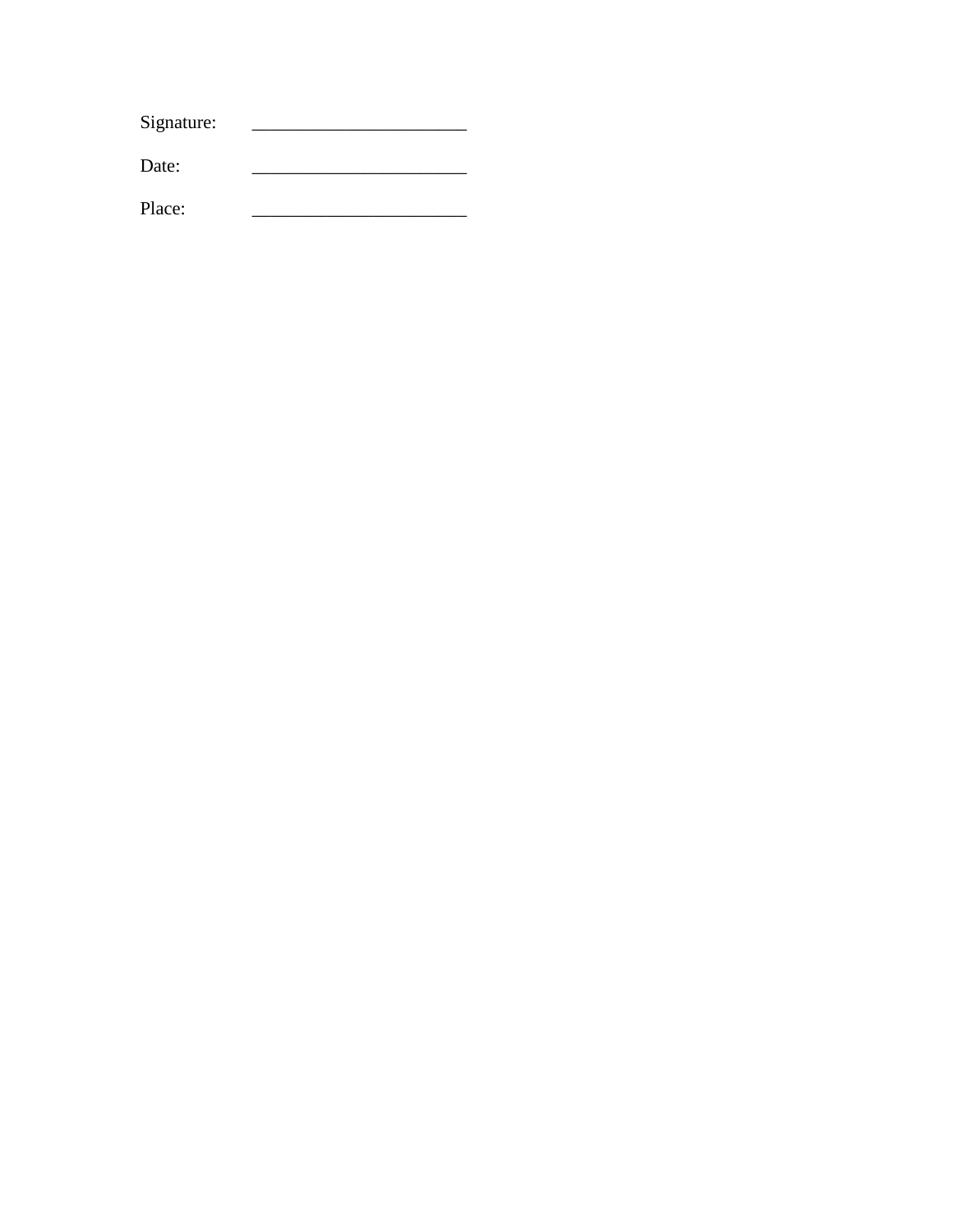## **U N D E R T A K I N G. (Non judicial stamp paper of Rs. 100) (Annexure B)**

This Undertaking is executed by Ms./Mr./Messer. who is carrying out business of buying and selling of Commodities Futures Contract and other listed contracts as per PMEX General Regulations with PMEX member/Broker \_\_\_\_\_\_\_\_\_\_\_\_\_\_\_\_\_\_\_\_\_\_\_.

WHEREAS, a dispute has arisen between the Executants of this undertaking and M/s. \_\_\_\_\_\_\_\_\_\_\_\_\_\_\_\_\_\_\_\_\_\_\_ Member/Broker of PMEX having seat No.  $\frac{1}{\sqrt{2}}$  carrying out business at  $\frac{1}{\sqrt{2}}$ regarding \_\_\_\_\_\_\_\_\_\_\_\_\_\_\_\_\_\_\_\_\_\_\_\_\_\_\_\_\_\_\_\_ \_\_\_\_\_\_\_\_\_\_\_\_\_\_\_\_\_\_\_\_\_\_\_\_\_\_\_\_\_\_\_\_\_\_\_\_\_\_\_\_\_\_\_\_\_\_\_\_\_\_\_\_\_\_\_

#### \_\_\_\_\_\_\_\_\_\_\_\_\_\_\_\_\_\_\_\_\_\_\_\_\_\_\_\_\_\_\_\_\_\_\_\_\_\_\_\_\_\_\_\_\_\_\_\_\_\_\_\_\_\_\_ \_\_\_\_\_\_(**Detail of Dispute**).

AND WHEREAS, THE EXECUTANT OF this Undertaking at her/his/its own free will and accord requested PMEX Arbitration Committee/Managing Director to initiate proceedings with respect to arbitration of said dispute in accordance with the PMEX General Regulations. Such request having been accepted by PMEX Arbitration Committee/Managing Director, the executants hereby undertakes and covenants as under:-

- 1. That I/we shall be bound and abide by the PMEX Regulations, as amended and enforced from time to time.
- 2. That I/We shall at all time render unconditional assistance to the PMEX Arbitration Committee/Managing Director or any arbitrator appointed with respect to the said dispute for its resolution or of passing award.
- 3. That I/We shall at all times ensure that all written instructions of PMEX Arbitration Committee/Managing Director or any Arbitrators appointed with respect to the said dispute are properly complied with.
- 4. That I/We shall not do anything which may be prejudicial to the arbitration proceedings.
- 5. That the decision of the arbitration shall be binding on myself/ourselves.
- 6. That I/We shall not seek any alternative redress/remedy, including but not limited to the initiation of legal proceedings before a Court of Law, concerning the said dispute.